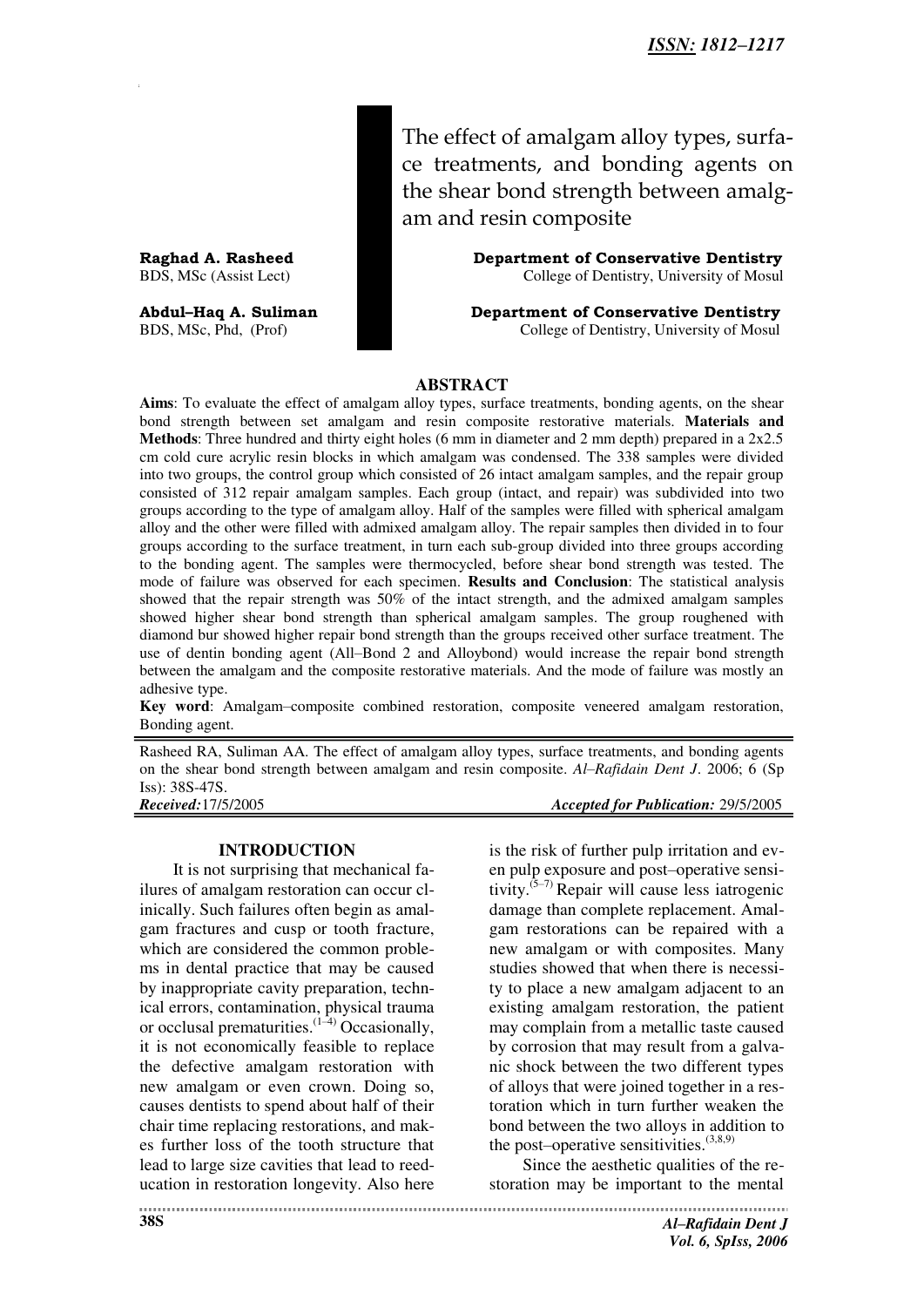health of the patient, the repairing with resin composite may be considered more acceptable than repairing with amalgam. Combined amalgam–resin composite restorations have been advocated to mask the unaesthetic appearance of amalgam restorations and to overcome difficulties associated with the composite restorations of posterior class II cavities.<sup>(10–14)</sup>

For the repair to withstand functional loads, the bond between the repairing material and remaining restoration must be strong and durable.<sup> $(15)$ </sup> Various repair techniques have been suggested in the literature, many of which are based on either mechanical and/or chemical techniques. Mechanical means include roughening the amalgam surfaces with burs, sandblasting with aluminum oxide particles or acid etch with phosphoric acid. These retentive means can produce macro– or micromechanical retention of amalgam or composite to existing amalgam surfaces. Also additional retentive means can be added like undercut, grooves, dovetails or even pins when there is sufficient remaining tooth structure as auxiliaries aid in the retention of repaired segments. (2,15–18)

The method of repairing an existing amalgam restoration with composite restorative materials may prevent the premature replacement of good functioning amalgam restorations with porcelain–fused to metal crown or resin composite restorations for only esthetic reasons.(3,19,20)

The composite–veneered amalgam restoration is a method of treatment at the visible areas in the mouth, incorporating both the desired mechanical properties of amalgam and the aesthetic qualities of composites. $(9,21,22)$ 

The purpose of this in vitro study was to estimate the best method for amalgam repair.

# **MATERIALS AND METHODS**

A precapsulated high coppers non– gama2 spherical alloy (Vivcap, Vivadent, Ets., Germany) and admixed alloy (Septalloy NG 70, Specialites Septodont, France), were repaired with a Tetric composite (Vivadent, Ets., Germany) which is a fine– particle hybrid resin composite. The bonding agents used are two of the fourth generation, which are multipurpose dentin bonding systems. These are All–Bond 2 (Bisco, Inc., USA) and Alloybond (SDI Ltd., Australia) which are a fluoride releasing amalgam bond.

A total of three hundred and thirty eight undercut cylindrical cavities 6 mm in diameter and 2 mm in depth were cut at the centers of self cured acrylic resin blocks of 2x2.5 cm dimension. Specimens were randomly divided according to the repair procedure into two groups (control groups, which consisted of twenty six intact amalgam specimens, and repair amalgam groups which consisted of three hundred and twelve repair amalgam samples). The samples in each group were subdivided randomly according to the amalgam alloy types into two subgroups, group filled with spherical amalgam alloy (Vivacap) and the other with admixed amalgam alloy (Septalloy). Then each repair group was subdivided randomly according to the surface treatments (carbide finishing bur, diamond round bur, carbide cross-cut fissure bur, stainless steel inverted cone bur) into four groups of thirty nine samples in each. In turn these groups were randomly subdivided according to the bonding agents into three subgroups of thirteen samples in each subgroup.

For intact samples preparation the precapsulated amalgam was condensed mechanically against the cavity walls, the cylindrical cavity was over filled then carved with a Hollenback carver flush with the acrylic surface. Then immediately a rubber mold with 4x4 mm cylindrical central hole was applied over the fresh amalgam surface and fixed by two wax points to the acrylic block. The rubber mold was split vertically in one place to its half thickness, then immediately corresponding type for the amalgam base were mechanically condensed through the cylindrical hole in the rubber mold against the fresh amalgam base and allowed to harden for one hour at room temperature. Then the rubber mold removed, and the amalgam cylinder then released carefully, thus created a cylinder of amalgam 4x4 mm dimensions at a 90° angle to the amalgam base. The samples were stored in distilled water at 37° C in an incubator for 37 days.

For the repair samples preparation, building the amalgam base was carried out

*Al–Rafidain Dent J Vol. 6, SpIss, 2006*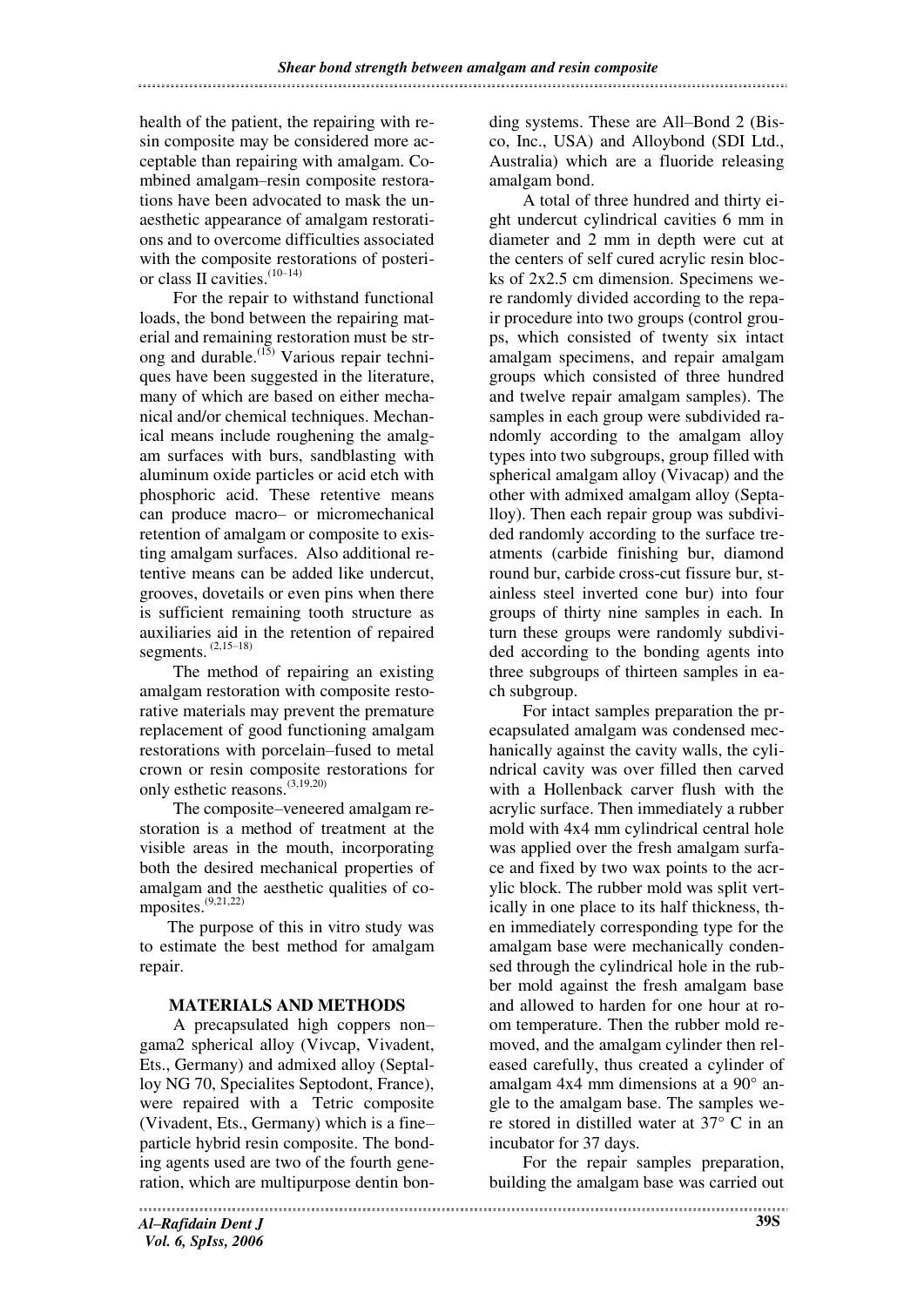as for intact samples, then the repair samples stored in distilled water at 37ºC for one month. After one month storage time the surface layer of each amalgam base was ground wet with 400, 800, then 1200 grits silicon carbide grinding papers and then underwent one of the four surface roughening using a surveyor (Quayle Dental MFG Co., England), with 147.5 gm weight attached to the handpiece, and 91.5 gm load at bur tip. Each labeled sample was randomly taken from the container and received the roughening with the corresponding bur for 10 seconds, amalgam surface treatment was done as follow:-

Carbide Finishing Bur (F): Aged amalgam surface was finished with a 12–fluted tungsten carbide finishing bur, using high–speed handpiece with air–water spray, in such a way that the long axis of the bur was parallel to the occlusal amalgam surface and by using wiping bur movement.

Diamond Round Bur (D) :Aged amalgam surfaces were roughened with a friction grip diamond round bur No. 1014, using high–speed handpiece and air–water spray, in such a way that the long axis of the bur was nearly perpendicular to the occlusal amalgam surface. The bur was moved in two different directions at 90° angle to each other to achieve visually roughened surfaces.

Carbide Cross–cut Fissure Bur (C) : Aged amalgam surfaces were roughened with a tungsten carbide cross–cut fissure bur No. 557, using a high–speed handpiece with air–water spray, in such a way that the long axis of the bur was parallel to the occlusal amalgam surface using wiping bur movement to achieve visually roughened surfaces.

Inverted Cone Bur (I) :Aged amalgam surfaces were notched with a latch type stainless steel inverted cone bur No. 33½ using slow–speed handpiece in such a way that the long axis of the bur was nearly perpendicular to the occlusal amalgam surface to achieve a visually roughened surfacees.

Then a circular area 4 mm in diameter was demarcated at the center of the amalgam base surface through the application of an adhesive tape. Then each adhesive system was carefully prepared and applied according to the manufacturer's recommended steps to attach the composite to the prepared amalgam surfaces. For the Syntac Adhesive Samples, the demarcated amalgam surface was acid etched with 37% phosphoric acid for 15 seconds, then wash the amalgam surface for 30 second with copious water to remove the phosphoric acid then air dry with oil free air. A thin layer of Syntac Single–Component was brushed on the demarcated amalgam surface, and left undisturbed for 20 second, then excess material was dispersed with oil free air until movement of the liquid is no longer visible. Subsequently light polymerized for 20 seconds, then a second layer of the Syntac Single–Component was applied and immediately dispersed with oil free air and polymerized with light for 20 seconds. For the application of All–Bond2 Adhesive One drop of primer A and one drop of primer B of All–Bond 2 adhesive were dispensed and mixed in the mixing well. Then two coats of mixed primers were brushed on the demarcated amalgam surface, and dried gently for 5–6 seconds with an oil free air spray to ensure thorough solvent removal and leave surface glossy. If surface was not glossy, a priming procedure was repeated, then a thin layer of Dentin/Enamel bonding resin was brushed onto the demarcated area and lightly air thinned to prevent pooling, and light cure for 20 seconds. While for Alloybond adhesive application Alloybond primer was brushed on the demarcated amalgam surface, and dried gently with oil–free air for 2 seconds to evaporate solvent and leave the surface glossy. If the surface was not glossy, a priming procedure was repeated, then light cure for 10 seconds. Subsequently one drop of Alloybond base and one drop of Alloybond catalyst were dispensed and mixed in the mixing well, then a thin layer of mixture was brushed over the demarcated amalgam surface.

After that the rubber mold was applied over the adhesive tape that was placed over the amalgam base and attached in its positions by two points of wax to the acrylic block. The mold was split vertically in one place through its entire thickness. Tetric composite shade B3 was packed directly against the demarcated amalgam surface through the rubber hole with a plastic instrument and according to the manufactur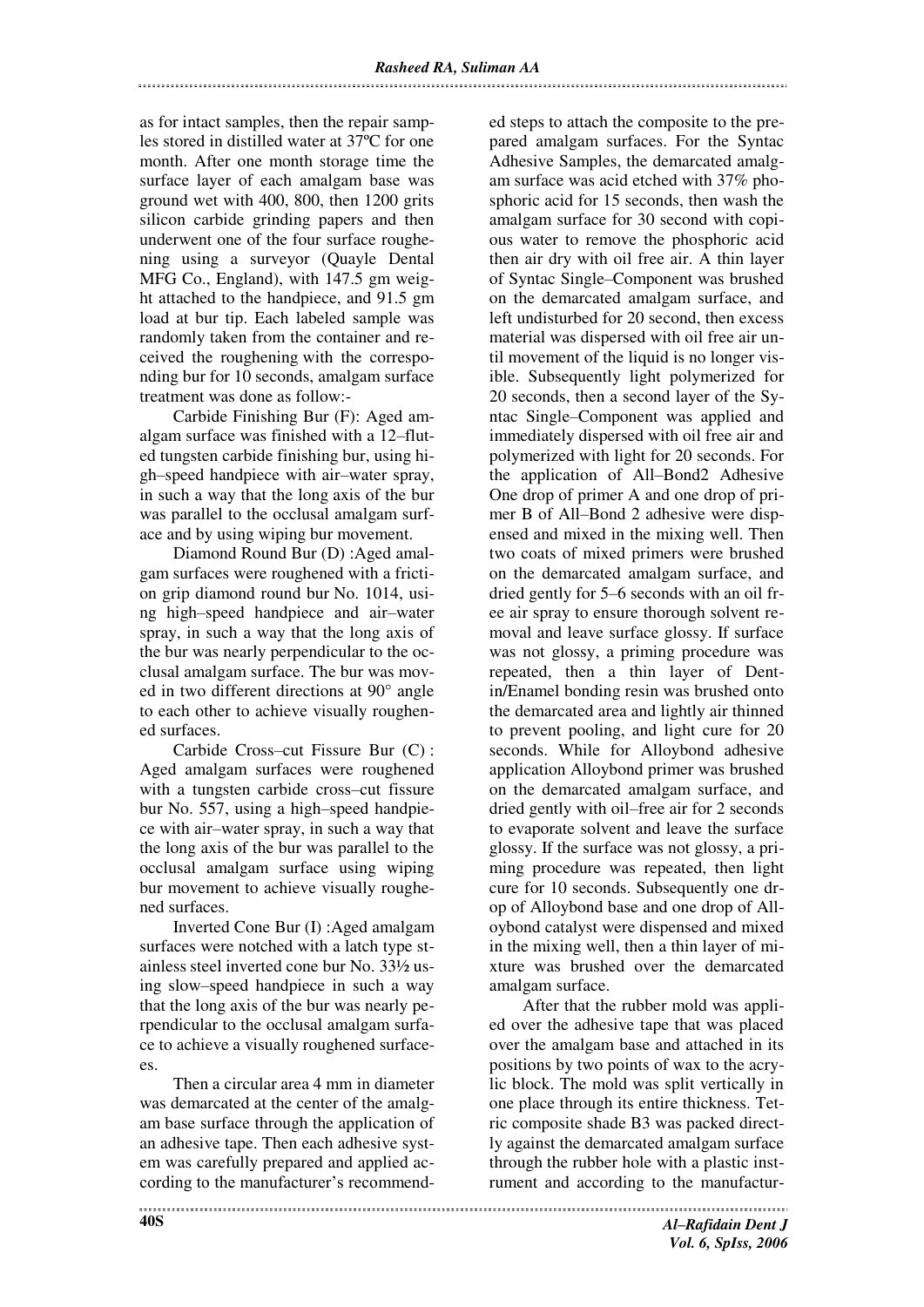er's, thus created a cylinder of resin composite 4 mm in diameter and 4 mm in height bonded to the amalgam surface at 90 °C angle. Then all the experimental samples were thermo cycled for 500 times between  $5-55 + 2$  °C at 15 seconds dwell times. All samples subjected to shear bond strength (SBS) using universal testing machine with a knife–edged rod of 0.5 mm width at a cross head speed of 1.0 mm/min that applied to the amalgam–composite interface. The amalgam–composite interface was examined with stereo dissecting microscope at X40 magnification to determine the fracture modes.

Data were collected and statistically analyzed using analysis of variance (ANO-VA) and Duncan's multiple range test were prepared.

# **RESULTES**

The mean shear bond strength results of intact and repair samples are presented in Table (1). Table (2) showed that there was a significant difference in SBS at the amalgam–resin composite interface between the group filled with spherical amalgam alloy and the group filled with admixed amalgam alloy, and among groups with different surface treatment, and among groups with different bonding agents.Duncan's multiple range test for comparing the two amalgam alloys that was presented in Table (3) indicated that the admixed amalgam alloy (irrespective of the surface treatment and bonding agent) has significantly higher mean SBS  $(4.15 + 1.72)$  Mpa) than the spherical amalgam alloy  $(3.98 + 1.67)$ Mpa).

Duncan's multiple range test for comparing the four surface treatments that was presented in Table (4) and represented histogramically in Figure (1), showed that the group in which amalgam surfaces received treatment with friction grip diamond round bur has significantly higher mean SBS  $(6.36 \pm 0.61)$  Mpa irrespective of the alloy type and bonding agent) followed by the groups in which the amalgam surfaces received treatment with stainless steel inverted cone bur  $(4.70 + 0.41$  Mpa), then followed by the group prepared with tungsten carbide cross–cut fissure bur  $(2.87 + 0.63)$ Mpa). While the groups that received treatment with tungsten carbide finishing bur showsed the lowest mean SBS (2.34 + 0.67 Mpa).

Duncan's multiple range test for comparing the three bonding agents that was presented in Table (5), showed that the groups in which amalgam surface lined with Alloybond  $(4.39 + 1.58 \text{ Mpa})$ , or lined with All–Bond2  $(4.34 + 1.57)$  Mpa) have significantly higher mean SBS than groups lined with Syntac–Single Component (3.47 + 1.77 Mpa irrespective of the amalgam type and surface treatment) and there was no significant difference between groups lined with Alloybond, and those lined with All–Bond2 in SBS.

Analysis of variance (ANOVA) Table (2), showed that the interaction between the surface treatment and the bonding agent significantly affected the SBS at the amalgam–resin composite interface, Duncan's multiple range test for the interaction between the surface treatment and bonding agent was performed to determine the best interaction and the results are presented in Table (6). The test showed that the interaction of surface treatment with friction grip diamond round bur and Alloybond  $(6.66 + 0.39 \text{ Mpa})$  or friction grip diamond round bur and All–Bond2 (6.62 + 0.43 Mpa) has significantly higher mean SBS than all other groups. While the interaction of surface treatment with tungsten carbide finishing bur and Syntac-Single Component (1.48  $\pm$  0.24) Mpa showed a significantly lowest mean SBS, and there was no significant difference between All–Bond2 and Alloybond in mean SBS with the same surface treatment.

The percentage of mode of failure among the experimental groups showed that the group filled with admixed amalgam, received treatment with diamond bur and lined with All–Bond2 showed the lowest adhesive failure (76.92%) and the highest mixed failure (23.08%). The group that was filled with admixed amalgam and received treatment with diamond bur and lined with Alloybond give about (84.62%) adhesive failure and (15.38%) mixed failure, the group that was filled with spherical amalgam, received treatment with diamond bur and lined with Alloybond present (92.31%) adhesive failure and about (7.69%) mixed failure, other combineds presented (100%) adhesive failure.

*Al–Rafidain Dent J Vol. 6, SpIss, 2006*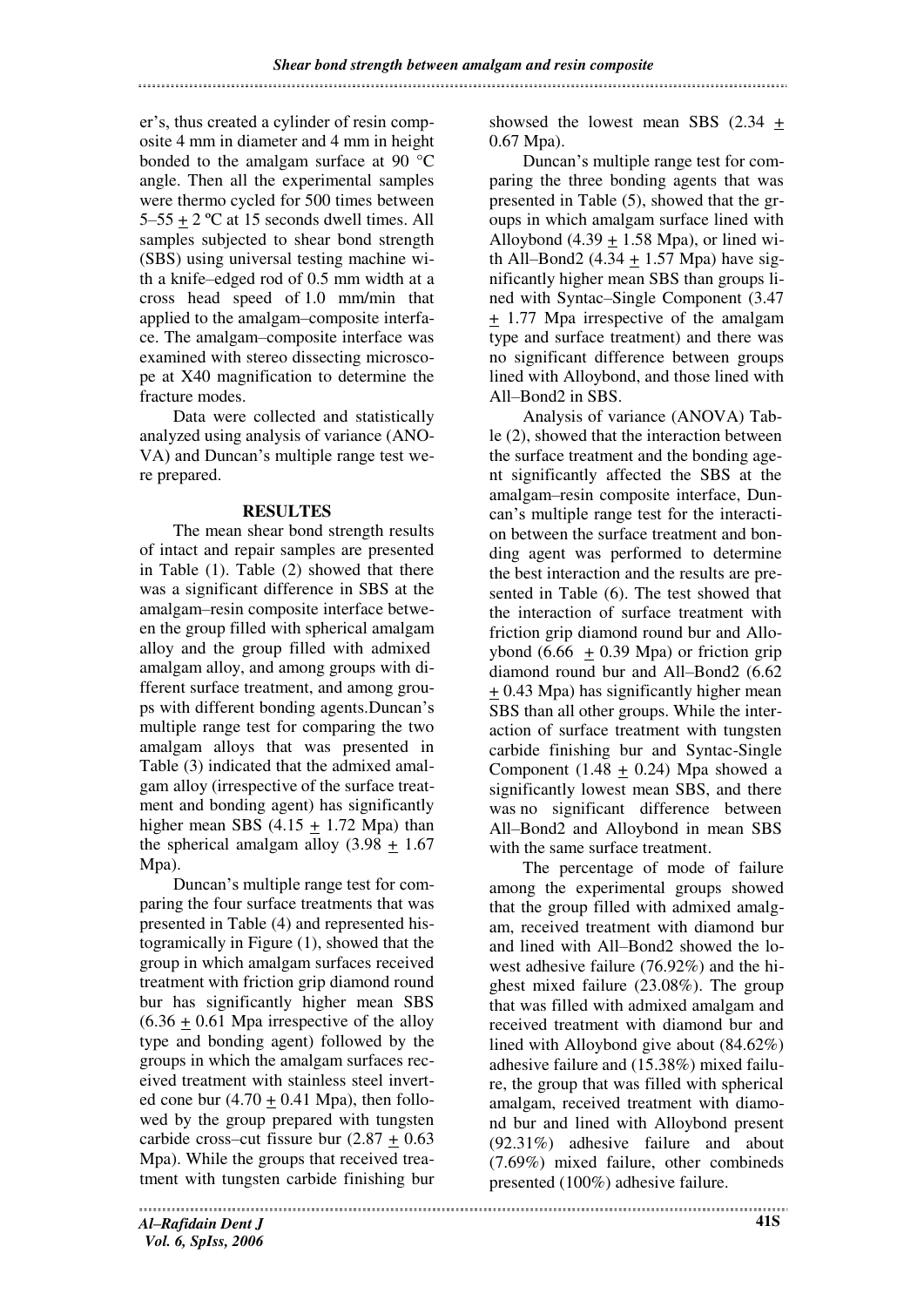| <b>Groups</b>      | ${\bf N}$ | <b>Mean</b> | $\pm SD$ | <b>Minimum</b> | <b>Maximum</b> |
|--------------------|-----------|-------------|----------|----------------|----------------|
| <b>RS F Syntac</b> | 13        | 1.43        | 0.21     | 1.07           | 1.76           |
| <b>RSFAll</b>      | 13        | 2.71        | 0.29     | 2.24           | 3.12           |
| <b>RS F Alloy</b>  | 13        | 2.73        | 0.41     | 2.15           | 3.32           |
| <b>RS D Syntac</b> | 13        | 5.66        | 0.51     | 5.07           | 6.53           |
| <b>RS D All</b>    | 13        | 6.53        | 0.33     | 6.05           | 7.12           |
| <b>RS D Alloy</b>  | 13        | 6.59        | 0.39     | 6.14           | 7.31           |
| <b>RS C Syn</b>    | 13        | 2.13        | 0.38     | 1.65           | 2.82           |
| <b>RS C All</b>    | 13        | 3.15        | 0.42     | 2.44           | 3.80           |
| <b>RS C Alloy</b>  | 13        | 3.17        | 0.33     | 2.44           | 3.61           |
| <b>RS I Syntac</b> | 13        | 4.36        | 0.33     | 3.90           | 4.88           |
| <b>RS I All</b>    | 13        | 4.64        | 0.38     | 4.09           | 5.26           |
| <b>RS I Alloy</b>  | 13        | 4.70        | 0.44     | 4.29           | 5.36           |
| <b>RAF</b> Syntac  | 13        | 1.53        | 0.27     | 1.07           | 1.95           |
| <b>RAFAII</b>      | 13        | 2.80        | 0.28     | 2.43           | 3.22           |
| <b>RAF Alloy</b>   | 13        | 2.83        | 0.25     | 2.44           | 3.22           |
| <b>RAD</b> Syntac  | 13        | 5.88        | 0.55     | 5.17           | 6.73           |
| <b>RADAII</b>      | 13        | 6.71        | 0.51     | 6.05           | 7.51           |
| <b>RAD Alloy</b>   | 13        | 6.74        | 0.40     | 6.24           | 7.31           |
| <b>RA C Syntac</b> | 13        | 2.24        | 0.40     | 1.66           | 2.82           |
| <b>RACAII</b>      | 13        | 3.24        | 0.46     | 2.44           | 3.80           |
| <b>RA C Alloy</b>  | 13        | 3.27        | 0.43     | 2.44           | 3.90           |
| <b>RA I Syntac</b> | 13        | 4.54        | 0.33     | 3.99           | 4.97           |
| <b>RAIAll</b>      | 13        | 4.96        | 0.39     | 4.39           | 5.55           |
| <b>RA I Alloy</b>  | 13        | 4.99        | 0.26     | 4.58           | 5.36           |
| IS (control)       | 13        | 14.44       | 0.33     | 13.95          | 15.02          |
| IA (control)       | 13        | 13.79       | 0.50     | 12.97          | 14.63          |

Table (1): The mean shear bond strength in MPa repair and intact tested groups.

N: Number of Sample; SD: Standard Deviation; RS: Repair Spherical Amalgam; RA: Repair Admixed Amalgam; F: Groups Treated with Carbide Finishing Bur; D: Groups Treated with Diamond Round Bur; C: Groups Treated with Carbide Cross-cut Fissure Bur; I: Groups Treated with Inverted Cone Bur; Syntac: Groups with Syntac Single Component Adhesive System; All: Groups with All-Bond2 Adhesive System; Alloy: Groups with Alloybond Adhesive System; IS: Intact Spherical Group; IA: Intact Admixed Group;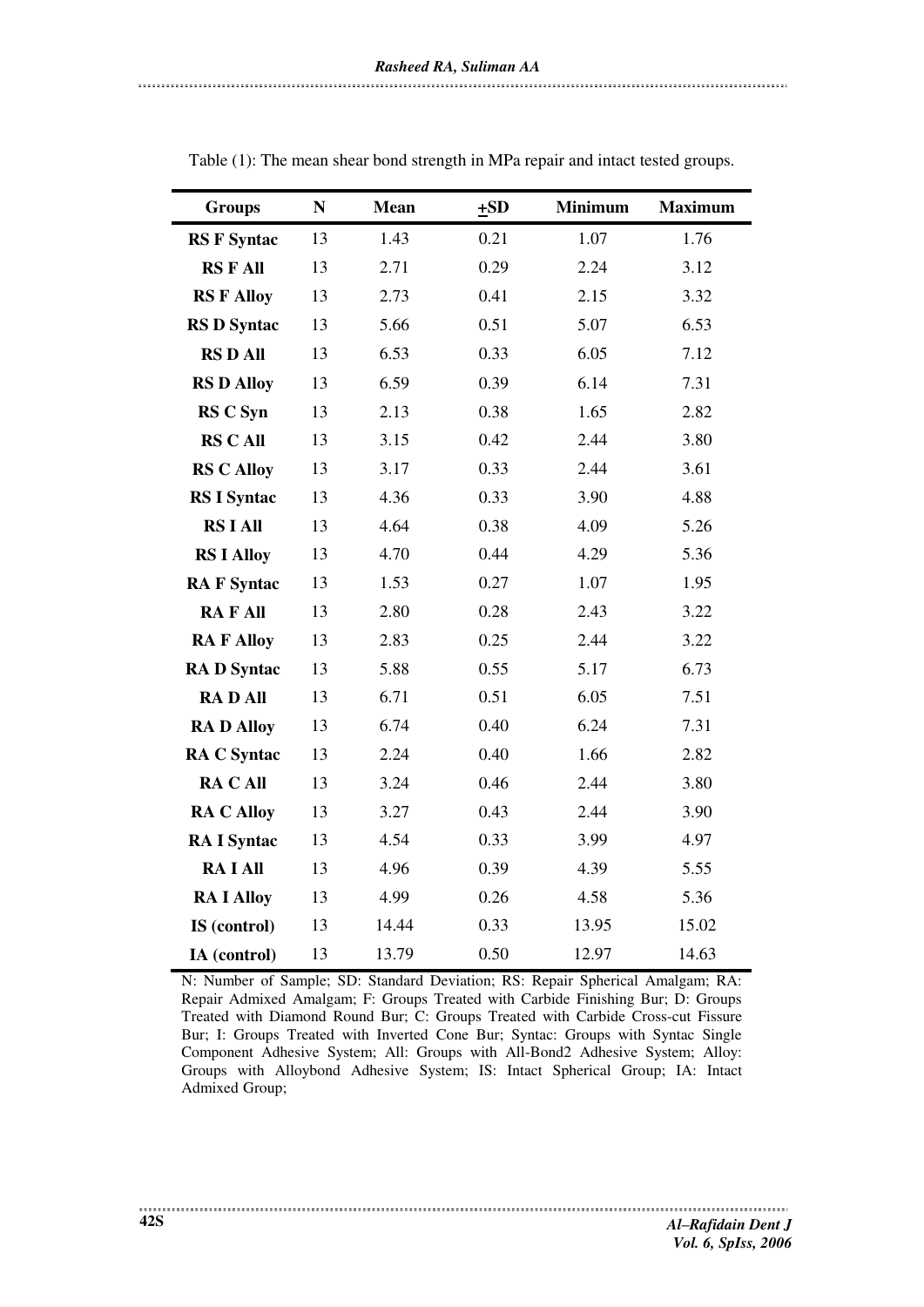| <b>Source of Variance</b>                           | DF  | Sum of<br><b>Square</b> | Mean<br><b>Square</b> | Cal. F  | Tab.F | <b>Significance</b> |
|-----------------------------------------------------|-----|-------------------------|-----------------------|---------|-------|---------------------|
| <b>Amalgam alloy</b>                                |     | 2.15                    | 2.15                  | 14.32   | 6.63  | $0.01***$           |
| <b>Surface treatment</b>                            | 3   | 787.53                  | 262.51                | 1749.58 | 3.78  | $0.01***$           |
| <b>Bonding agent</b>                                | 2   | 55.66                   | 27.83                 | 185.49  | 4.61  | $0.01***$           |
| Amalgam alloy x surface treatment                   | 3   | 0.40                    | 0.13                  | 0.88    | 3.78  | N.S                 |
| Amalgam Alloy $\times$ Bonding Agent                | 2   | 0.01                    | 0.00                  | 0.02    | 4.61  | N.S                 |
| Surface treatment $\times$ bonding agent            | 6   | 7.68                    | 1.28                  | 8.54    | 2.80  | $0.01***$           |
| Amalgam alloy× surface treatment ×<br>bonding agent | 6   | 0.08                    | 0.01                  | 0.08    | 2.80  | N.S                 |
| <b>Error</b>                                        | 288 | 43.21                   | 0.15                  |         |       |                     |
| <b>Corrected Total</b>                              | 311 | 896.71                  |                       | ¢       |       |                     |

Table (2): Analysis of Variance (ANOVA) for levels of alloy type, surface treatment, bonding agent, and their interaction.

DF: Degree of Freedom; Cal.F: Calculated F.value; Tab.F: Tabulated F.value; \*\*: Highly Significant; N.S: Not Significant

Table (3): Duncan's Multiple Range Test for the effect of amalgam alloy types on the SBS at amalgam–composite interface.

| <b>Amalgam Alloy Types</b> | N.  | Mean (Mpa) | $+SD$ | <b>Duncan Grouping</b> |
|----------------------------|-----|------------|-------|------------------------|
| Admixed                    | 156 | 4.15       | 1.72  |                        |
| <b>Spherical</b>           | 156 | 3.98       | 1 67  | в                      |

Note: Means with Different Letters are Statistically Different; N: Number of Sample; Mpa: Mega Pascal; SD: Standard Deviation

Table (4): Duncan's Multiple Range Test for the effect of surface treatments on the SBS at amalgam–composite interface.

| <b>Surface Treatment</b>     |     | Mean (Mpa) | +SD  | <b>Duncan Grouping</b> |
|------------------------------|-----|------------|------|------------------------|
| <b>Diamond Round Bur</b>     | 78. | 6.36       | 0.61 |                        |
| <b>Inverted Cone Bur</b>     | 78. | 4.70       | 0.41 |                        |
| <b>Carbide Fissure Bur</b>   | 78  | 2.87       | 0.63 |                        |
| <b>Carbide Finishing Bur</b> | 78  | 2.34       | 0 67 |                        |

Note: Means with Different Letters are Statistically Different; N: Number of Sample; Mpa: Mega Pascal; SD: Standard Deviation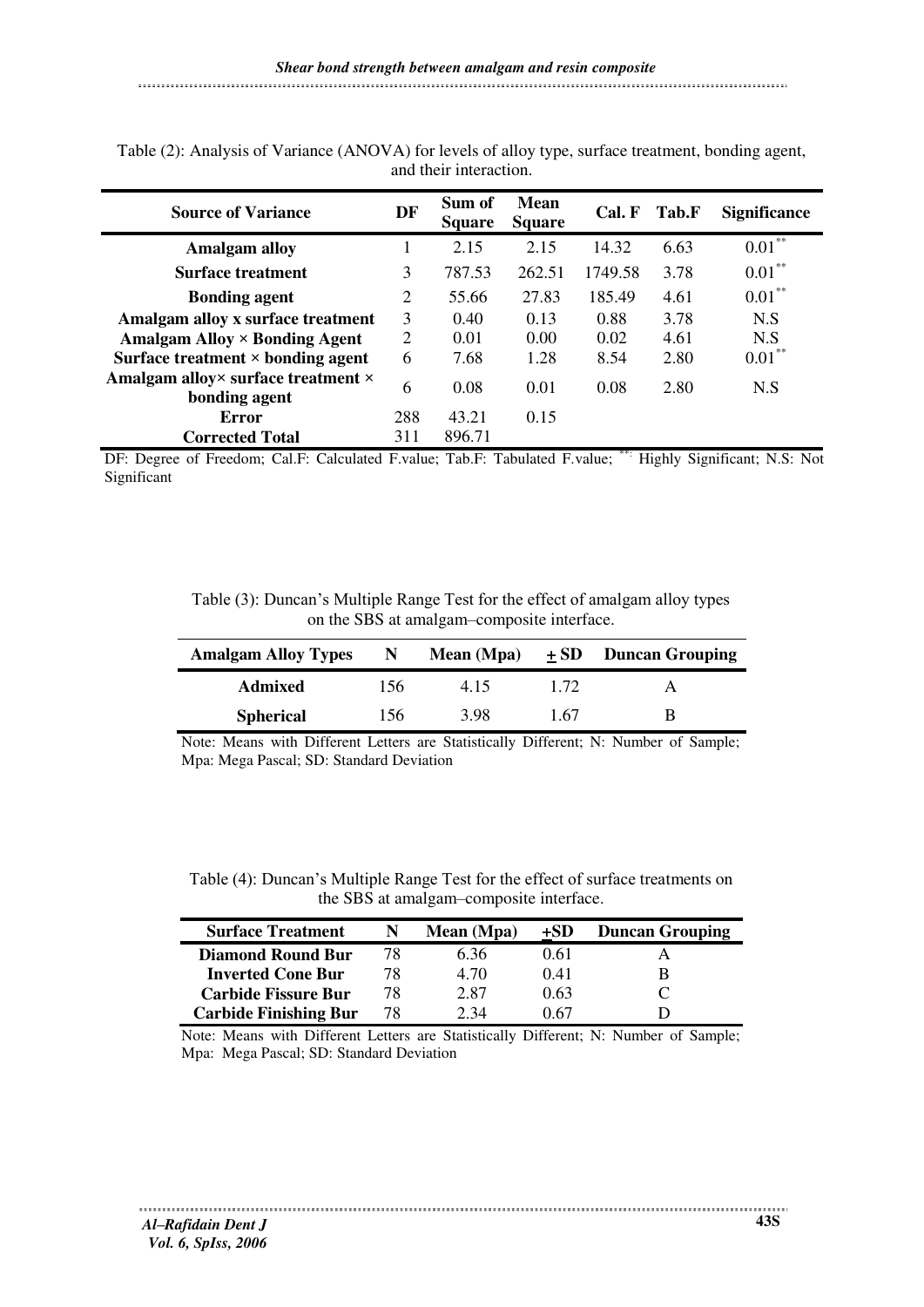*Rasheed RA, Suliman AA* 



Figure (1): Mean SBS for the four type of surface treatment

Table (5): Duncan's Multiple Range Test for the effect of bonding agents on the SBS at amalgam–composite interface.

| <b>Amalgam Alloy Types</b>     | N   | Mean (Mpa) | +SD  | <b>Duncan Grouping</b> |
|--------------------------------|-----|------------|------|------------------------|
| <b>Alloybond</b>               | 104 | 4.39       | 1.58 |                        |
| All-Bond 2                     | 104 | 4.34       | 1.57 |                        |
| <b>Syntac–Single Component</b> | 104 | 3.47       | 177  |                        |

Note: Means with Different Letters are Statistically Different; N: Number of Sample; Mpa: Mega Pascal ; SD: Standard Deviation

Table (6): Duncan's Multiple Range Test for the interaction between surface treatment and bonding agent.

| <b>Groups</b>   | N  | Mean (Mpa) | $+SD$ | <b>Duncan Grouping</b> |
|-----------------|----|------------|-------|------------------------|
| <b>D</b> Alloy  | 26 | 6.66       | 0.39  | А                      |
| D All           | 26 | 6.62       | 0.43  | A                      |
| <b>D</b> Syntac | 26 | 5.77       | 0.53  | B                      |
| <b>I</b> Alloy  | 26 | 4.85       | 0.38  | C                      |
| I All           | 26 | 4.80       | 0.41  | C                      |
| I Syntac        | 26 | 4.45       | 0.34  | D                      |
| <b>C</b> Alloy  | 26 | 3.22       | 0.38  | E                      |
| C All           | 26 | 3.19       | 0.43  | Е                      |
| <b>F</b> Alloy  | 26 | 2.78       | 0.34  | F                      |
| F All           | 26 | 2.75       | 0.28  | F                      |
| C Syntac        | 26 | 2.19       | 0.39  | G                      |
| <b>F</b> Syntac | 26 | 1.48       | 0.24  | H                      |

Note: Means with Different Letters are Statistically Different; N: Number of Samples; Mpa: Mega Pascal; SD: Standard Deviation; F: Groups Treated with Carbide Finishing Bur; D: Groups Treated with Diamond Round Bur; C: Groups Treated with Carbide Cross–cut Fissure Bur; I: Groups Treated with Inverted Cone Bur; Syntac: Syntac–Single Component Adhesive System; All: Groups receive All–Bond2 Adhesive System; Alloy: Groups receive Alloybond Adhesive System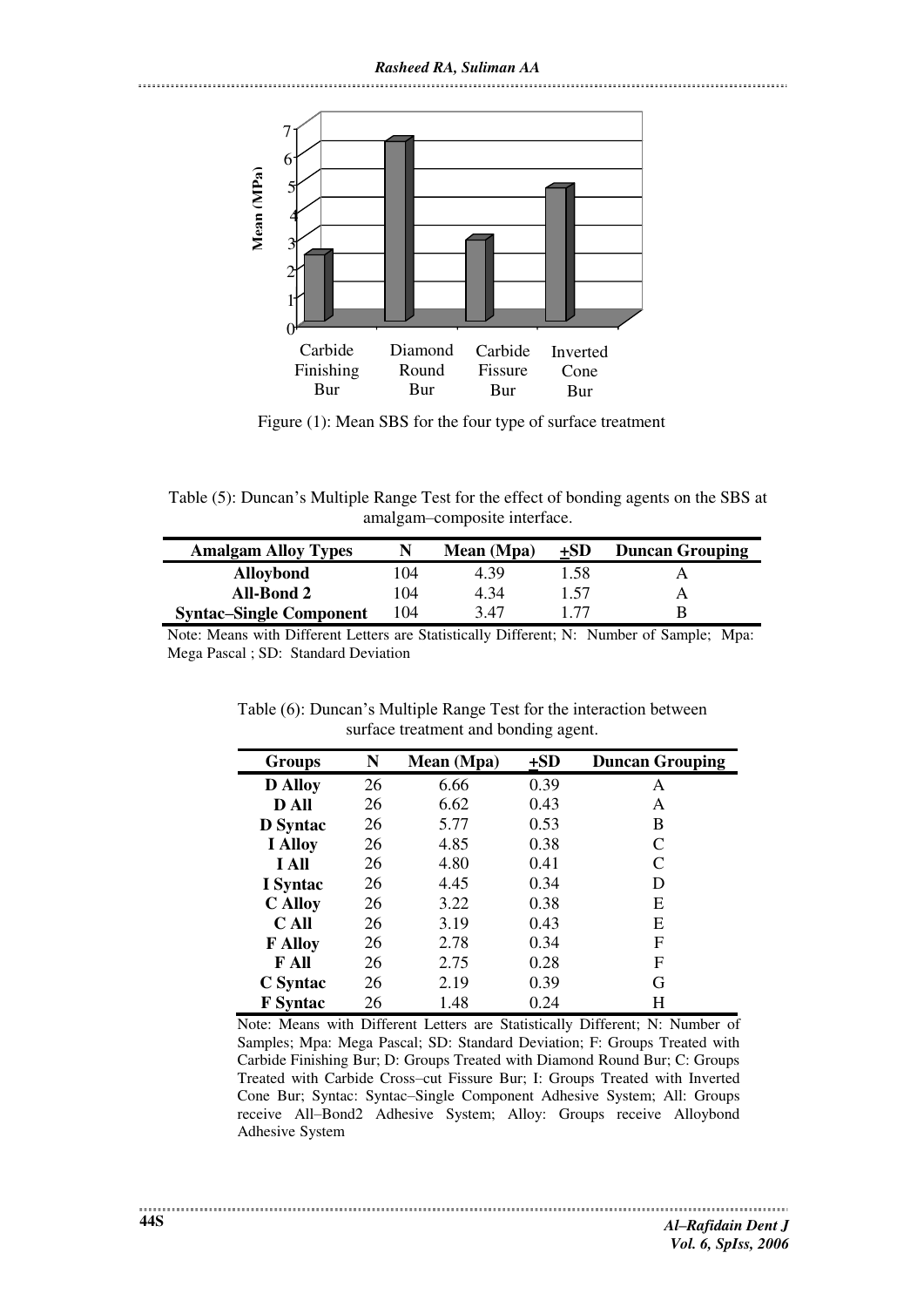## **DISCUSSION**

The repair bond strength obtained in this study was about 29% of the intact bond strength, other study reported bond strength about 24.94%, 7 to 18%, 40%, 13.34%, 15%.(17,18,23,24,25)

The mean shear bond strength results between composite and set amalgam obtained in this study, range between 1.43 to 6.74 Mpa, other study reported about 0.31 to 13.37 Mpa, 4.30 to 4.34 Mpa, 1.58 to 1.61 Mpa, 3.19 to 7.47 Mpa, 2.99 to 5.78 Mpa, and 4.72 to 16.36 Mpa.<sup>(12, 24, 26, 27, 28, 29)</sup> These variations in reported SBSs may result from the difference in the experimental conditions. Various studies on the strength of repaired amalgam reported different results. This can be attributed to various factors that affect the repair strength, such as the time of repair, type, morphology and surface chemical composition of the amalgam alloy, surface treatments at the site of fracture, the use of repair adhesive resins with different elastic modulus between the two repair segment, and the contamination at the repair surfaces.<sup>(5,30,31)</sup>

The results of this study showed that shear bond strength of admixed amalgam bonded with resin composite is significantly higher than those of spherical amalgam, admixed alloys are made by mixing silvertin irregular shape particles with silver–copper spherical shape particles. Irregular particles pack together relatively poorly while spherical alloys consist of small, smooth–edged spherical particles that are packed more efficiently.<sup> $(32,33,34)$ </sup> This may lead to more mechanical spaces for adhesive interlocking within admixed amalgam than within spherical amalgam.<sup>(9,23)</sup>

The results of the present study showed that roughening of an old amalgam surface is an essential step when repair amalgam restorations is indicated. Roughening the amalgam surface can increase the surface area and facilitate mechanical interlocking of the adhesive by reducing the contact angle and improving the wettability subsequently stronger bond strength was resulted. However, excessive roughness may hinder the even flow of the liquid adhesive and result in an air pocket being entrapped at the interface, which may in turn weaken the bond strength.<sup>(3,12,35)</sup>

Although the specimens, which received treatment with, inverted cone bur showed a rougher surface texture, they also displayed SBSs less than specimens roughened with diamond bur, this may be explained by the fact that treatment with inverted cone bur produced deep irregularities. As a result, the primer and adhesive resin had difficulty to wet deeply into the full depth of notched surface and the adhesives would not be uniformly distributed into the amalgam surface and an incomplete or short resin tag would be formed in addition to air entrapment that might result during dryness and thinning of the resins. This would further reduce the bond strength.  $(30,35)$ 

 The real effect of a low modulus material is probably its contribution to a more equal distribution of tensile and shear stresses over the adhesive interface. This material could dissipate the shear peak stress and generate no high polymerization shrinkage stress on the adhesive layer.  $(36,37)$ 

In this study, most failure modes were adhesive (at amalgam-resin interface). This indicates that the micromechanical retention is considered the most likely mechanism of resin-amalgam bonding, and the existence of a true chemical bond between amalgam and adhesive resins is not verifyed. (9,26,38)

#### **CONCLUSIONS**

The combination of roughening the amalgam surfaces with diamond round bur and the use of either All–Bond 2 or Alloybond bonding agent significantly increased the SBS of repaired samples.

Modes of failure were mostly adhesive (amalgam–adhesive interface) in all tested groups. However, the mode of failure changed to mixed type in–groups received surface preparation with diamond round bur, and use of either All–Bond 2 or Alloybond adhesive systems.

# **REFERENCES**

- 1. Cavel WT, Kelsey WP, Blankenau RJ. An in vivo study of cuspal fract-ure, *J Prosthet Dent*. 1985; 53: 38–42.
- 2. Özer F, Ülü N, Öztürk B, Sengun A. Amalgam repair: Evaluation of bond

*Al–Rafidain Dent J Vol. 6, SpIss, 2006*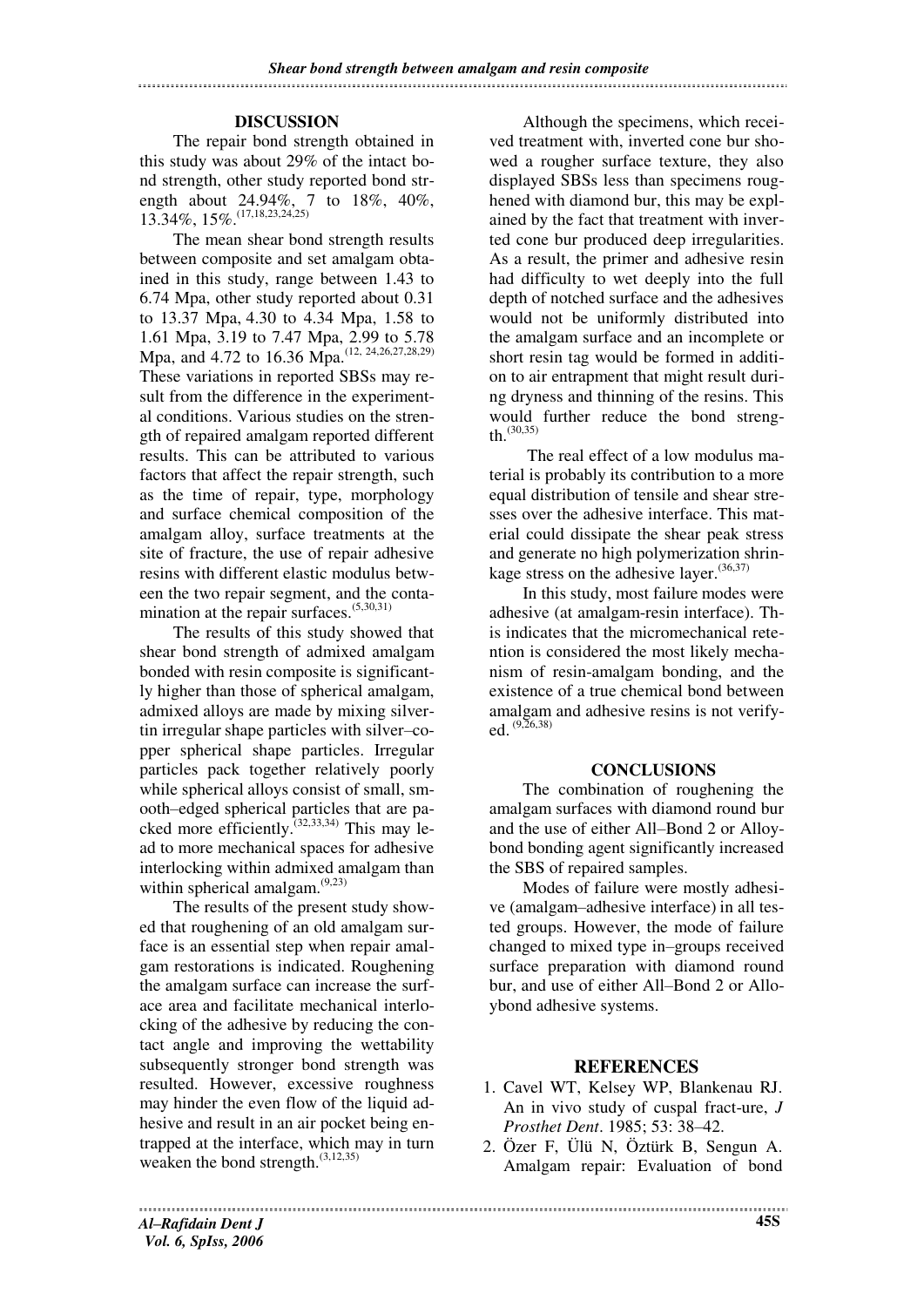strength and microleakage. *Oper De-nt*. 2002; 27: 199–203.

- 3. Özcan M, Vallittu PK, Huysmans MC, Kalk W, Vahlberg T. bond Stren-gth of Resin Composite to Differently Conditioned Amalgam. In: Özcan M: Adhesion of Resin Composites to Biomaterials in Dentistry: An Evaluation of Surface Conditioning Methods, Facilitairbedrijf Groningen, The Netherlands. 2003; Pp:125–140.
- 4. Wahl M J, Schmitt MM, Overton DA, Gord MK. Prevalence of cusp fr-actures in teeth restored with amalgam and with based composite. *J Am. Dent Assoc*. 2004; 8: 1127–1132.
- 5. Mjör IA. Repair versus replacement of failed restorations. *Int Dent J*. 1993; 43: 466–472.
- 6. Dunne SM, Gainsford ID. Current materials and techniques for direct restorations in posterior teeth, Part 1: Silver Amalgam. *Int Dent J*. 1997; 47: 123–136.
- 7. Setcos JC, Khosravi R, Wilson NH, Shen C, Yang M, Mjör IA. Repair or replacement if amalgam restorations: Decisions at a USA and a UK dental school. *Oper Dent*. 2004; 29: 392–397.
- 8. Ravial G, Holland RJ. Corrosion current between fresh and old amalgams. *Dent Mater*.1988; 4: 251–254.
- 9. Pilo R, Brosh T, Shapinko E, Dodi-uk H. Long–term durability of adhesi-ve systems bonded to fresh amalgam. *J Prosthet Dent*. 1996; 76: 431–436.
- 10. Levy M. Dental amalgam: Toxicological evaluation and health risk assessment. *J Can Dent Assoc*. 1995; 61: 667– 674.
- 11. Ölmez A, Ulusu T. Bond strength and clinical evaluation of a new denti-nal bonding agent to amalgam and res-in composite. *Quint Int*. 1995; 26: 785– 793.
- 12. Ruse ND, Sekimoto RT, Feduik D. The effect of amalgam surface prepar-ation on the shear bond strength betw-een composite and amalgam. *Oper Dent*. 1995; 20: 180–185.
- 13. Holan G, Chosack A, and Eidelman E. Clinical evaluation of class II com-bined amalgam–composite restoration-ns in primary molars after 6 to 30 mo-nths. *J Dent Child*. 1996; 63: 341–345.
- 14. Williamson R. Clinical management of galvanic current between gold and amalgam. *Gen Dent*. 1996; 44: 70–73.
- 15. Chung KH, Hwang YC. Bonding strengths of porcelain repair systems wi-th various surface treatments. *J Prost-het Dent*. 1997; 78: 267–274.
- 16. Lacy AM, Rupprecht R, Watanabe L, Hiramatsu D. Amalgam–amalgam and amalgam–composite resin bond strength. *J Dent Res*. 1989; 68 (spec. issue): 189 (Abstract).
- 17. Giannini M. Paulillo LA, Ambr-osano GM. Effect of surface roughen-ss on amalgam repair using adhesive systems, *Braz Dent J*. 2002; 13: 179–183.
- 18.Jessup J P, Vandewalle K S, Herme-sch CB, and Buikema DJ. Effects of surface treatments on amalgam repair. *Oper Dent*. 1998; 23: 15–20.
- 19. Abu–Hanna AA, Mjör IA. Combin-ed amalgam and composite restorati-on. *Oper Dent*. 2004; 29: 234–237. (Abstract).
- 20. 20.Meiers JC. Salvaging a compromised tooth using a combination amalgam core/composite window techniq-ue. *Oper Dent*. 2004; 29: 477–480.
- 21. Imbery TA, Burgess JO. Bonded amalgam restorations, In: Harper, Row. Clinical Dentistry. 4<sup>th</sup> ed. Mosby Co. Philadelphia. USA. 1998; Pp: 1–25.
- 22. Penning C. Repair and revision1, re-pair or replacement of amalgam. *Ned Tijdschr Tandheelkd*. 2001; 108: 46–49 (Abstract).
- 23. Fruits TJ, Duncanson MC, Coury TL. Interfacial bond strengths of amal-gam bonded to amalgam and resin composite bonded to amalgam. *Quint Int*. 1998; 29: 327–334.
- 24. Chang J, Scherer W, Tauk A, Marti-ni R. Shear and strength of a 4–META adhesive system. *J Prosthet Dent*. 1992; 67: 42–45.
- 25. Lacy AM, Rupprecht R, Watanabe L. Use of self–curing composite resins to facilitate amalgam repair. *Quint Int*. 1992; 1: 53–59.
- 26. Hadavi F, Hey JH, Ambrose ER. Sh-ear bond strength of composite resin to amalgam: an experiment in vitro using different bonding systems. *Oper Dent*. 1991; 16: 2–5.